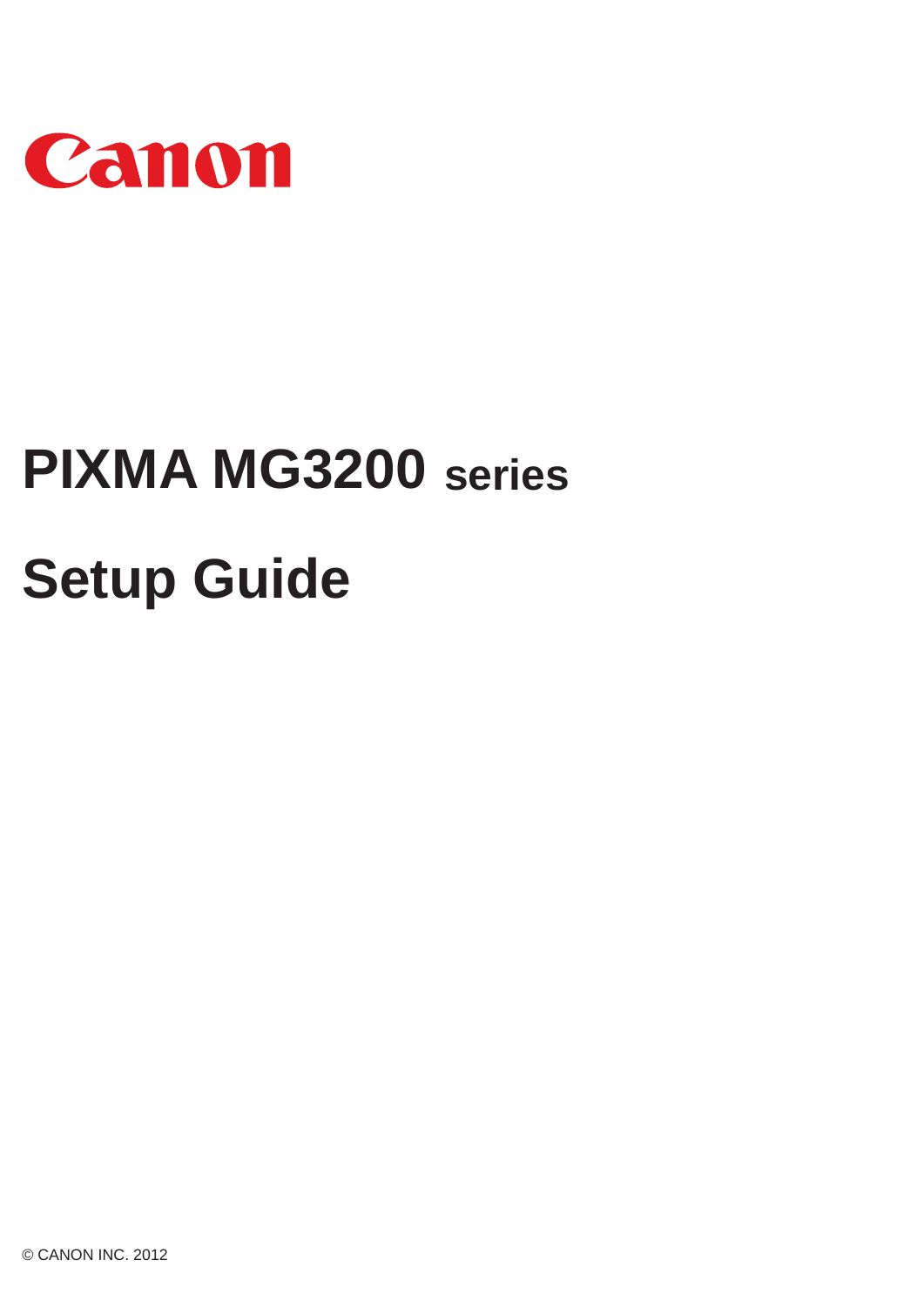## Setup Guide

This guide provides information for setting up a network connection for the printer.

Network Connection

**Wireless Connection** 

Preparation for Connection Printer Setup Connection Using WPS

**Troubleshooting**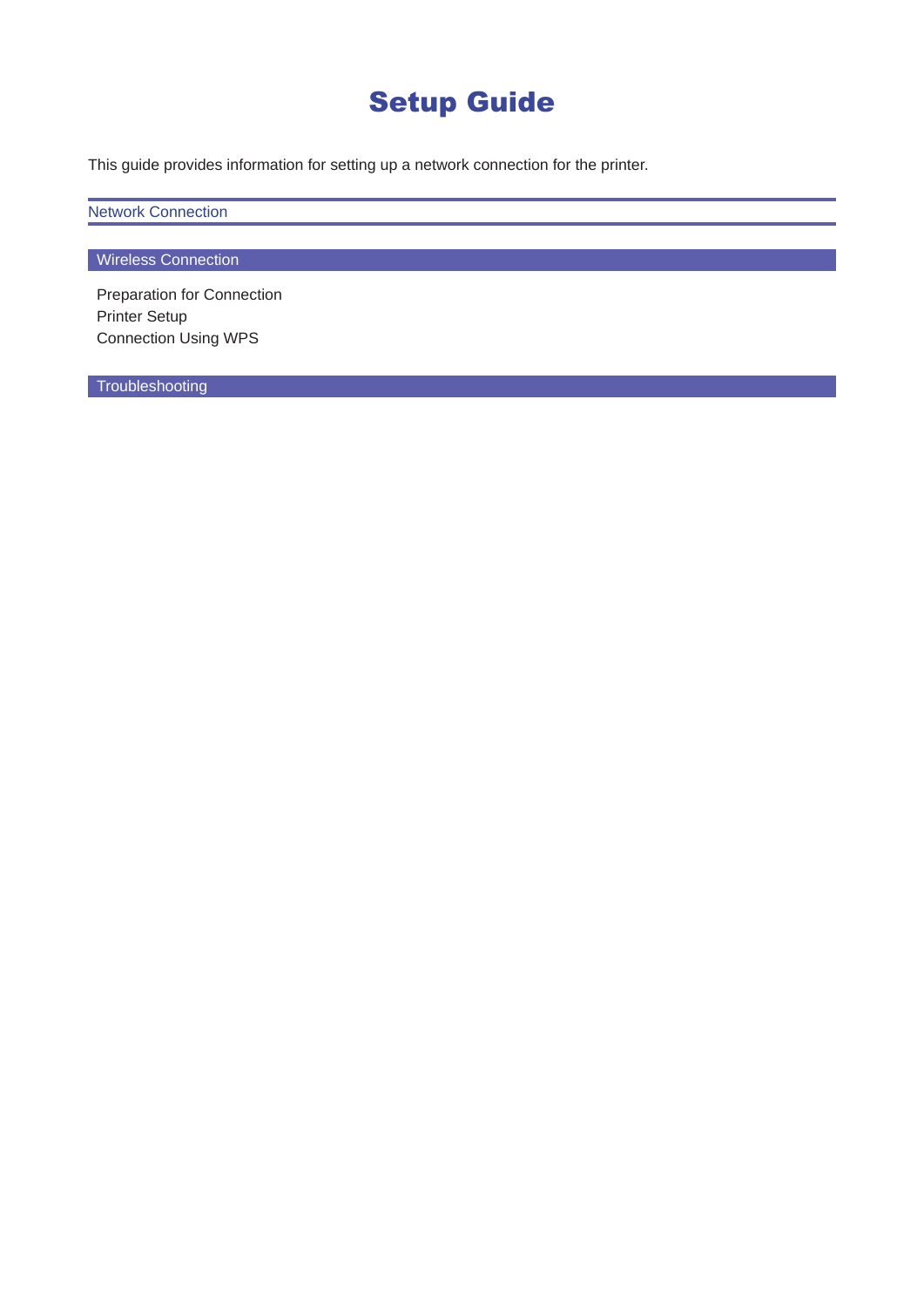## Network Connection

## Wireless Connection

## **1** Preparation for Connection

### **Before Starting Wireless Connection Setup**

1. Make sure that the printer is turned on. If the power is on, the LED (Light Emitting Diode) is lit as shown in the illustration below.



#### **Notes on Wireless Connection**

• Make sure that the computer is connected to the access point (A) (or wireless network router) you want to connect your printer to.



- The configuration, router functions, setup procedures and security settings of the network device vary depending on your system environment. For details, refer to the manual of your network device or contact its manufacturer.
- Check if your device supports IEEE802.11n, 802.11g or 802.11b.
- If your device is set to the "IEEE802.11 n only" mode, WEP or TKIP cannot be used as a security protocol. Change the security protocol for your device to something other than WEP and TKIP or change the setting to something other than "IEEE802.11 n only."
- For office use, consult your network administrator.
- Take added care when connecting to a network that is not protected with security measures, as there is a risk of disclosing data such as your personal information to a third party.
- An "Ad-hoc connection," which establishes a direct connection to the computer over a wireless connection without an access point, is not supported. Be sure to prepare an access point.

## **2** Printer Setup

1. Press and hold the Maintenance button (A) on the printer (for about 5 seconds).



2. Make sure that the LED flashes as shown in the illustration below.

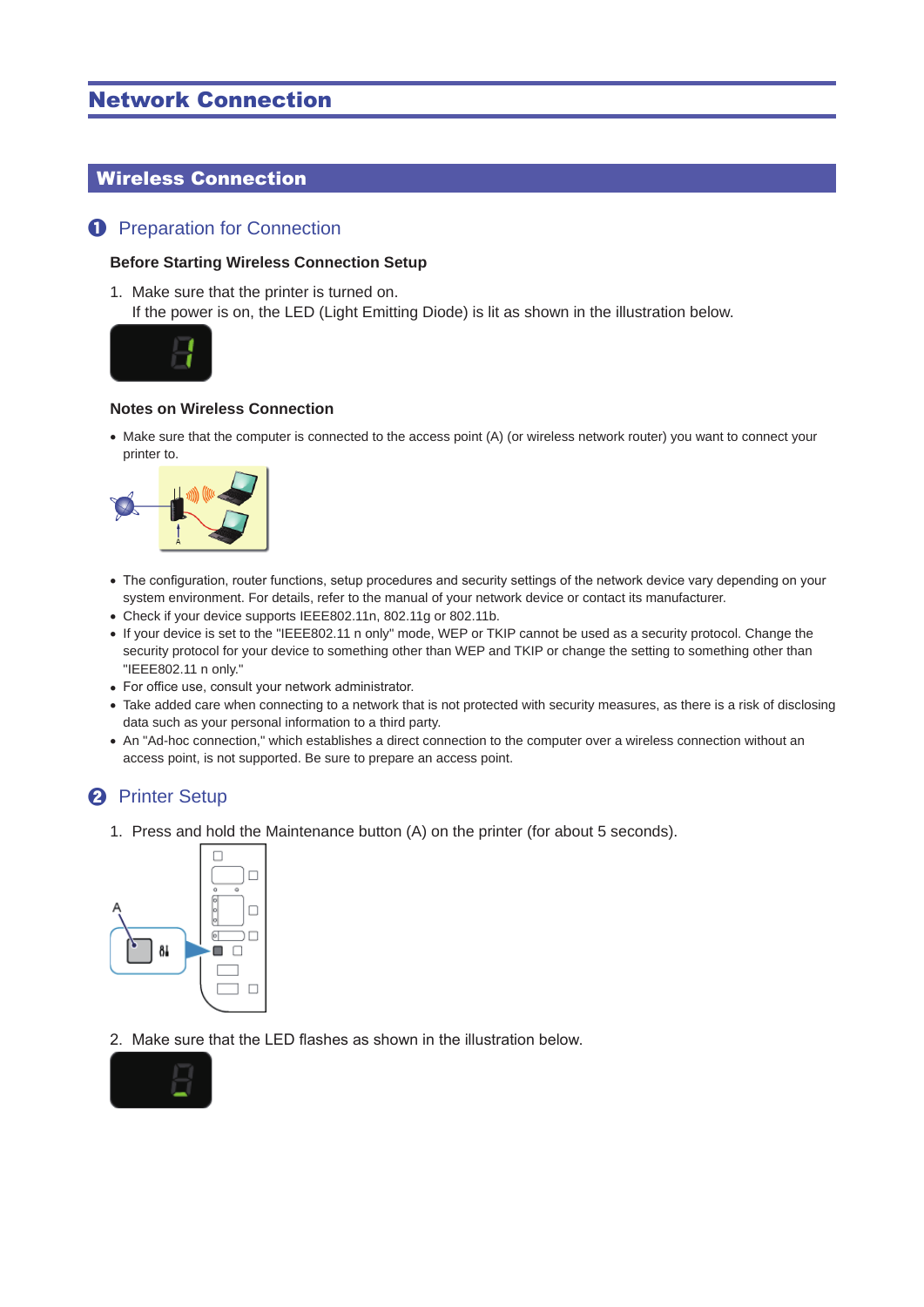## **8** Connection Using WPS

1. Press the Fit to Page button (A).



- 2. Make sure that the LED flashes as shown in the illustration above, then press and hold the WPS button on the access point within 2 minutes. For details on pressing the WPS button, refer to the access point manual. The (blue) Wi-Fi lamp on the printer flashes while searching for or connecting to the access point.
- 3. When wireless connection is complete, the LED lights up for about 3 seconds, then changes to "1" as shown in the left illustration below. Make sure that the (blue) Wi-Fi lamp on the printer is lit.



**The network connection setup is now complete.**